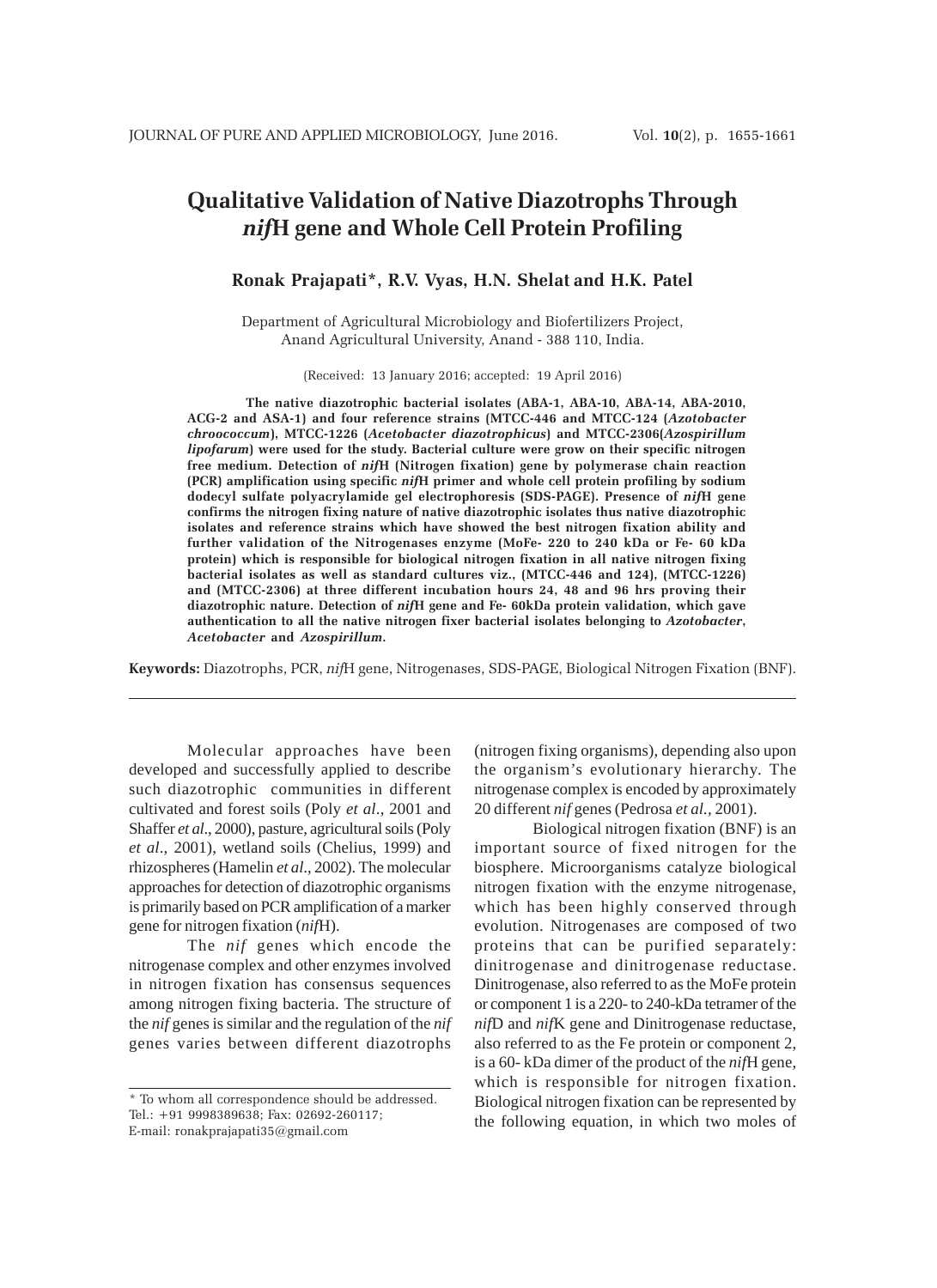ammonia are produced from one mole of nitrogen gas, at the expense of 16 moles of ATP and a supply of electrons and protons (hydrogen ions):

 $N_2 + 8H^+ + 8e^- + 16$  ATP $\rightarrow$ 2NH<sub>3</sub> + H<sub>2</sub> + 16ADP + 16 Pi This reaction is performed exclusively by prokaryotes (the bacteria and related organisms), using an enzyme complex termed nitrogenase. This enzyme consists of two proteins - an iron(Fe) protein(60 kDa) and a molybdenum-iron(MoFe) protein (230 kDa). The reactions occur while  $N_2$  is bound to the nitrogenase enzyme complex. Electrons donated by ferredoxin first reduce the Fe protein. Then the reduced Fe protein binds ATP and reduces the molybdenum-iron protein, which donates electrons to  $\text{N}_2$ , producing HN=NH. In two further cycles of this process (each requiring electrons donated by foredooming) HN=NH is reduced to  $H_2N-NH_2$  and this in turn is reduced to  $2NH<sub>3</sub>$ . Depending on the type of microorganism, the reduced ferredoxin, which supplies electrons for this process, is generated by photosynthesis, respiration or fermentation.

This approach allowed a sound method for the unambiguous validation of the Nitrogenases enzyme which is responsible for biological nitrogen fixation, also in view of deepening knowledge on the ecology of these microorganisms and their biotechnological exploitations.

To achieve the maximum BNF there is a need to characterize root nodule and free living beneficial bacteria which are made commercially available for field application as biofertilizers. Few native diazotrophic bacterial cultures available at Department of Microbiology, BACA, AAU, Anand are studied for presence of *nif* gene by molecular methods to investigate and prove their ability to fix atmospheric nitrogen by confirming the presence of *nif*H gene and unambiguous validation of the Nitrogenases enzyme (MoFe or Fe protein) which is responsible for biological nitrogen fixation. As no information is available on molecular characterization of nitrogen fixation gene (*nif*H) from native diazotrophs isolates from Anand *viz*, *Azotobacter, Acetobacter* and *Azospirillum*, an attempt was made through research efforts.

## **MATERIALS AND METHODS**

# **Bacterial strain and Cultures revival**

Six native diazotrophic bacterial isolates

J PURE APPL MICROBIO*,* **10**(2), JUNE 2016.

isolates (ABA-1, ABA-10, ABA-14, ABA-2010, ACG-2 and ASA-1) and four reference strains (MTCC-446 and MTCC-124 (*Azotobacter chroococcum*), MTCC-1226 (*Acetobacter diazotrophicus*) and MTCC-2306(*Azospirillum lipofarum*) grown in respective nitrogen free media *viz*, Burk's medium for *Azotobacter*, diluted cane juice semi solid medium for *Acetobacter* and NFB (Nitrogen Free Bromothymol blue medium) for *Azospirillum* (Cavalcant and Dobereiner, 1988) (Table-1). No human or animal were harmed or taken for experimentation during present investigation. **Amplification of** *nif***H gene**

Genomic DNA of all native diazotrophic bacterial isolates and standard strains were isolated using the protocol described by Nour *et al*. (1995) and Sambrook *et al*. (1989). Fragments of *nif*H genes were amplified by two PCR reaction. PCR was performed in PCR reaction mixture (25 µl) containing  $2.5 \mu$ l Taq Buffer (10 X), 0.5  $\mu$ l dNTPs  $(2.5 \text{ mM each})$  mix,  $2.0 \mu$ l Template DNA  $(25 \text{ ng}/\mu)$ , 0.4 µl Taq polymerase (5U/µl), 17.8 µl Millipore Sterilized Water using degenerated following primers(Poly *et al*., 2001) 1.0 µl Primer 1 (Pol F- 5' TGCGAYCCSAARGCBGACTC 3') and 1.0 µl Primer 2 (Pol R- 5' ATSGCCATCATYTCRCCGGA 3') and the primers synthesized at MWG Bio-tech Pvt. Ltd., Germany. PCR was successful to amplify a 360 base pair (bp) *nif*H fragment from the 3 different native diazotrophic bacterial isolates.

PCR reaction mixture was prepared from the stock solutions of each individual components. The reagents were mixed thoroughly by a short spin using microfuge. The tubes were placed in Mastercycler personal (Eppendorf) and subjected to PCR, according to the following protocol. Denaturation at 94 C for 45 sec, annealing at 55 C for 45 sec, elongation at 72 °C for 45 sec. An initial denaturation step at 94 C for 3 min and a final extension step at 72 °C for 5 min were also performed. PCR reactions were run for 30 cycles. PCR products were analyzed by gel electrophoresis with molecular marker DNA (100 bp ladder) of known molecular weight on 1.8 % agarose gel at 80 V using 1 X TAE buffer and ethidium bromide  $(0.5 \,\mu\text{g/ml})$ . Gels were visualized under UV light and photographed using gel documentation system.

The secondary PCR was performed with a 25 µl reaction mixture same as above with modification containing 0.5 µl of the first PCR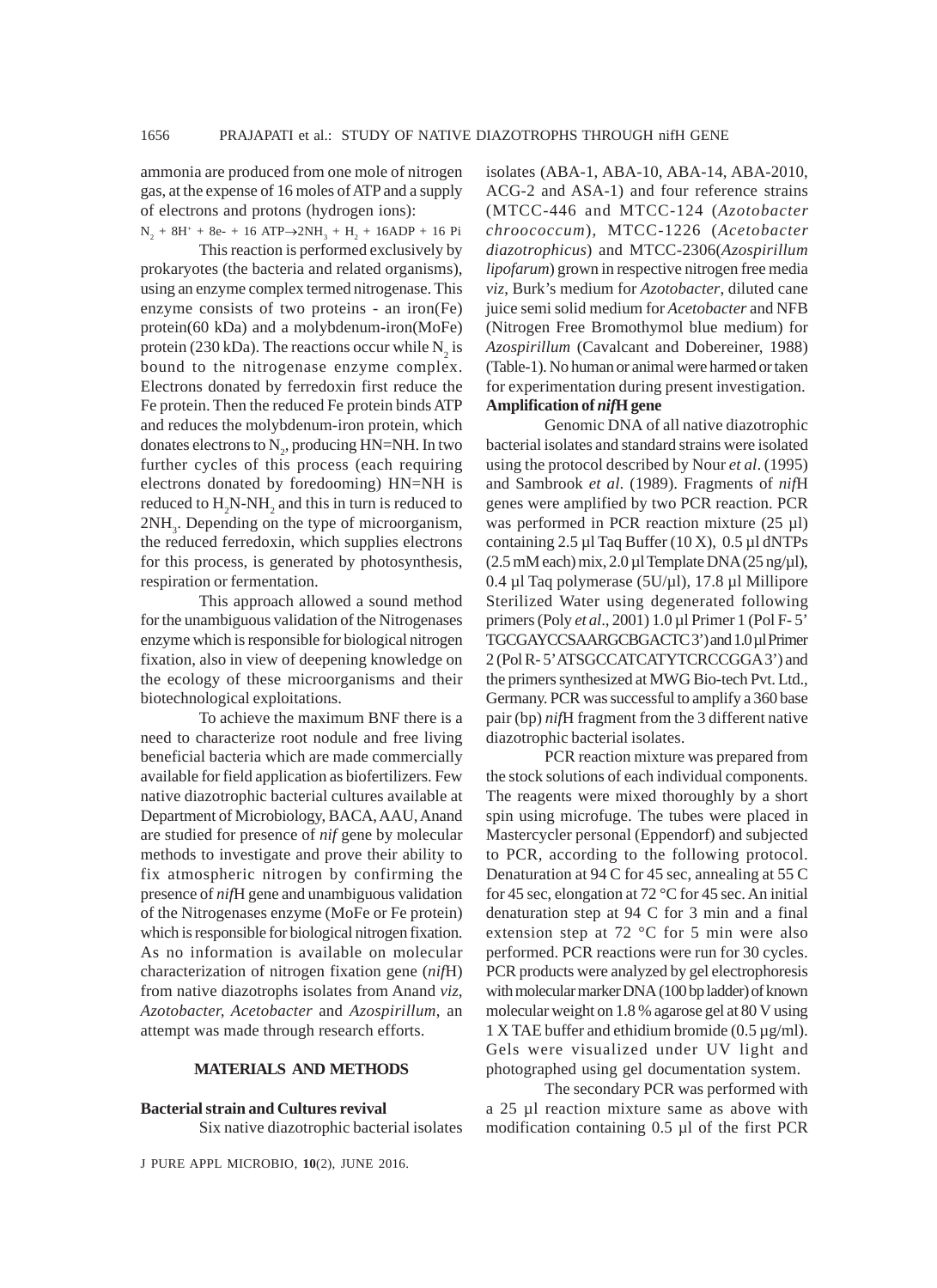product as the DNA template. PCR amplification condition used were, denaturation 30 sec. at 94°C; annealing 30 sec. at 55 °C and extension 30 sec. at 72°C.

PCR products were subjected to gel electrophoresis with molecular marker DNA (100 bp ladder) of known molecular weight on 1.5 % agarose gel at 80 V using 1 X TAE buffer and ethidium bromide ( $0.5 \mu$ g/ml). Gels were visualized under UV light and photographed using gel documentation system.

# **Whole cell protein profiling by SDS-PAGE Quantification of protein**

The cell sediments of these cultures were used for protein quantification by the Lowry method (Lowry *et al*. 1951). The cultures (10 ml) were centrifuged (10,000 rpm, 5 min), re-suspended in an equal volume of sterilized water and diluted (100 µl cell suspension: 400 µl water). Further the cell suspension  $(500 \,\mu\text{I})$  was mixed with NaOH 1 M (500  $\mu$ 1) and boiled (100 $\degree$ C, 5 min) to disrupt the membranes and release the total cellular contents. The extracted cellular sap  $(500 \,\mu\text{I})$  were mixed with 2.5 ml of fresh reagent mixture. After 10 min. of reaction 500 µl Folin–Ciocalteu's Phenol reagent (1 M) was added. After 30 min of incubation in the dark the protein content of each sample was measured at 750 nm using spectrophotometer (ELICO SL 150 UV-VIS Spectrophotometer). A standard curve of bovine serum albumin was used for calibration and protein quantification.

The whole cell protein profile was carried out by SDS-PAGE for all the native diazotrophic bacterial isolates with standard strains protocol described by Sambrook *et al*. (1989).

## **Silver staining protocol**

The gel ready for staining is fixed in 40% methanol, 10% acetic acid and 50% deionized water for 1 hr or more, washed twice for 20 minutes with 30% methanol and 70% deionized water and washed for 20 minutes with deionized water. The gel is than ssensitized with 0.02% sodium thiosulfate for 1 minute. Wash thrice for 20 seconds with deionized water and passed through 0.2% silver nitrate and 0.02% formaldehyde (37%) for 20 minutes. After washing thrice for 20 seconds with deionized water, the gel was developed 3% sodium carbonate, 0.5% Formaldehyde (37%) and 0.0005% sodium thiosulfate for 2 to 15 minutes. It was then washed for 20 minutes with deionized water, placed

in 0.5% glycine solution to stop further development for 5 minutes and washed thrice for 10 minutes with deionized water. The gel was kept overnight and the bands visualized and photographed with biotech gel documentation system or camera.

#### **RESULTS AND DISCUSSION**

## **Amplification of** *nif***H gene**

The presence of *nif*H gene was detected by PCR amplification (Fig. 1). This gene codes for Fe-protein (component II) the enzyme nitrogenase complex. Variable sized fragments were generated from diazotrophic isolates.

The isolated genomic DNA from diazotrophic native isolates and reference strains were amplified using two stage PCR approach. The PCR amplicon include primary and secondary products. The desired size of *nif*H gene amplicon should be 360 bp, provided primers were Pol F and Pol R (Poly *et al*., 2001). As shown in Fig. 1 resolved band at expected size of approximate 360-bp was observed in secondary PCR product only (Pandey *et al*., 2004, Raja *et al*., 2006, Fernando *et al*., 2006, Sato *et al*., 2009, Reghuvaran *et al*., 2012).

Two stage PCR approach has been adopted in several studies for detection of *nif*H (Choo, Samian & Najimudin, 2003; Yeager *et al*., 2004). This approach was favoured as two stage PCR is less affected by sample inhibition compared to single-stage PCR (Zani *et al*., 2000). In addition, Widmer *et al*. (1999) had proven in their findings that PCR approach based on conserved primer target improved the specificity and sensitivity of *nif*H amplification. One pair of degenerate (universal) primer was used to amplify a relatively short (~360bp) but phylogenetically informative segment of *nif*H gene (Zehr & McReynolds, 1989). Degenerate primer was used to amplify most of the diazotrophs from representative taxa as it compromised specificity during amplification (Zehr & McReynolds, 1989). For the primary amplification, primer (pol-F & pol-R) was used, smearing and non specific bands observed which attributed to the amplification of irrelevant sequences flanked within both the primers (pol-F & pol-R) and variation in the size of PCR products as well as presence of more than one fragment in *nif*H gene amplification is to be explained based

J PURE APPL MICROBIO*,* **10**(2), JUNE 2016.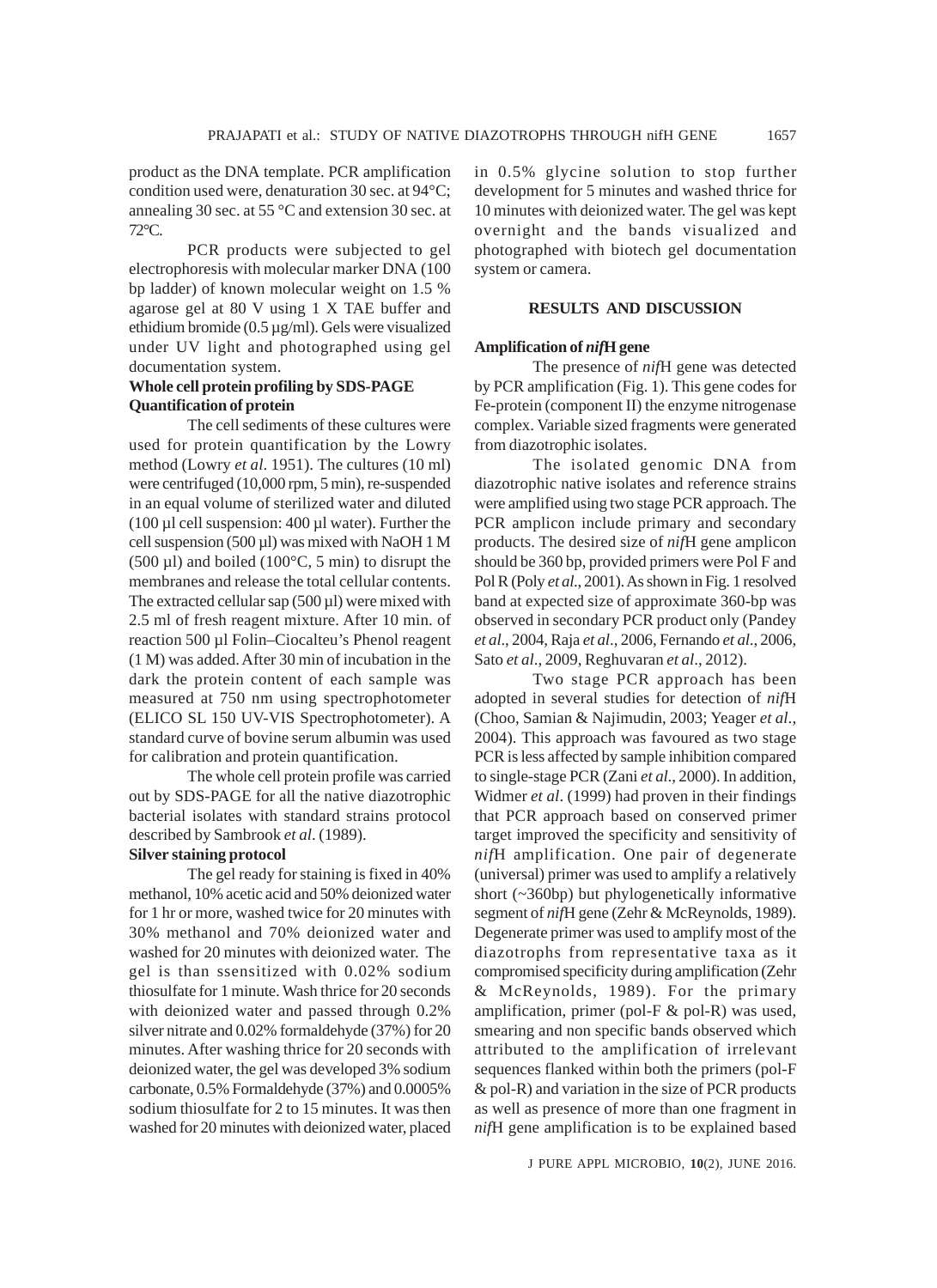| Ingredient                                                                                                              | Burk's<br>mediumgm/lit. | Nitrogen Free<br>Bromothymol<br>blue mediumgm/lit. | LGIP<br>mediumgm/lit. |
|-------------------------------------------------------------------------------------------------------------------------|-------------------------|----------------------------------------------------|-----------------------|
| Malic acid                                                                                                              |                         | 5g                                                 |                       |
| KOH                                                                                                                     |                         | 4g                                                 |                       |
| K, HPO <sub>4</sub>                                                                                                     | 0.8 g                   |                                                    | 0.2 g                 |
| $KH, PO$ <sub>4</sub>                                                                                                   | 0.2 g                   | 0.5 g                                              | 0.6 <sub>g</sub>      |
| $MgSO4$ .7H <sub>2</sub> O                                                                                              | 0.2 <sub>g</sub>        | 0.01 <sub>g</sub>                                  | 0.2 g                 |
| <b>NaCl</b>                                                                                                             | $0.2$ g                 | $0.02$ g                                           |                       |
| CaSO <sub>4</sub>                                                                                                       | 0.1 <sub>g</sub>        |                                                    |                       |
| CaCl <sub>3</sub>                                                                                                       |                         |                                                    | $0.02$ g              |
| $H_3BO_3$                                                                                                               | $100 \,\mathrm{mg}$     |                                                    |                       |
| FeCl <sub>3</sub>                                                                                                       |                         |                                                    | 0.01 <sub>g</sub>     |
| $ZnSO4$ .7H <sub>2</sub> O                                                                                              | $100 \,\mathrm{mg}$     |                                                    |                       |
| $FeSO4$ .7H <sub>2</sub> O                                                                                              |                         | $0.05$ g                                           |                       |
| MnSO <sub>4</sub> .4H <sub>2</sub> O                                                                                    | 10 <sub>mg</sub>        | 0.01 <sub>g</sub>                                  |                       |
| CuSO <sub>4</sub> .5H <sub>2</sub> O                                                                                    | 3 <sub>mg</sub>         |                                                    |                       |
| Na, MoO <sub>4</sub>                                                                                                    |                         | $0.002$ g                                          | $0.002$ g             |
| Cane sugar                                                                                                              |                         |                                                    | 100 g                 |
| ΚI                                                                                                                      | 1 <sub>mg</sub>         |                                                    |                       |
| FeMo mixture                                                                                                            | 1 ml                    |                                                    |                       |
| Bromothymol blue (0.5% alc.soln)                                                                                        |                         | 2ml                                                | 5 <sub>ml</sub>       |
| Distilled water                                                                                                         | $1000$ ml               | $1000\;\mathrm{ml}$                                | $1000\;\mathrm{ml}$   |
| Agar                                                                                                                    | 20 g                    | $1.75$ g                                           | 20 <sub>g</sub>       |
| pH                                                                                                                      | 7.3                     | $6.6 - 7.0$                                        | 6.0                   |
| FeMo mixture: FeCl <sub>3</sub> .6H <sub>2</sub> O-14.5 g<br>Na <sub>2</sub> MoO <sub>4</sub> .2H <sub>2</sub> O-2.53 g |                         |                                                    |                       |

**Table 1.** Composition of different media used for strain isolation and revived of native diazotrophs

on earlier reports of Pandey *et al.* (2004) and Laguerre *et al.* (1996).

Our results suggested that specific and more resolved bands were observed only in target DNA fragment of an approximate 360 bp was predominantly amplified in diazotrophic isolates. Presence of *nif*H gene confirms the nitrogen fixing nature of diazotrophic isolates as in present study (Fig. 1) has conformed. The *nif*H gene is widely used as marker gene for screening nitrogen fixing prokaryotes in soil (Burgmann *et al.,* 2004). Thus native diazotrophic isolates and reference strains which have shown the presence of *nif*H gene thus conforming their best nitrogen fixation ability.

# **Whole cell protein profile by SDS-PAGE**

Quantities of total protein (whole cell) present in native diazotrophic bacterial isolates were ranging from 141.78 to 984.91 µg/ml (Fig. 2). All native isolates were comparable with each group of reference strains for protein production.

J PURE APPL MICROBIO*,* **10**(2), JUNE 2016.

*Azotobacter* isolates *viz*, ABA-1 and ABA-10 showed average amount of protein quantity, but



**Fig. 1.** Amplification of the nitrogen fixation (*nif*H) gene from diazotrophic native isolates and their reference strains using degenerated universal *nif*H gene primer. *Azotobacter* isolate, Line: 1. ABA-1, 2. ABA-10, 3. ABA-14, 4. ABA-2010 and reference strains 5. MTCC-446, 6. MTCC-124 (*A. chroococcum*). *Acetobacter* isolates, Line: 7. ACG-2 and reference strain 8. MTCC-1226 (*A. diazotrophicus*). *Azospirillum* isolate, Line: 9. ASA-1 and reference strain 10. MTCC-2306 (*A. lipoferum*)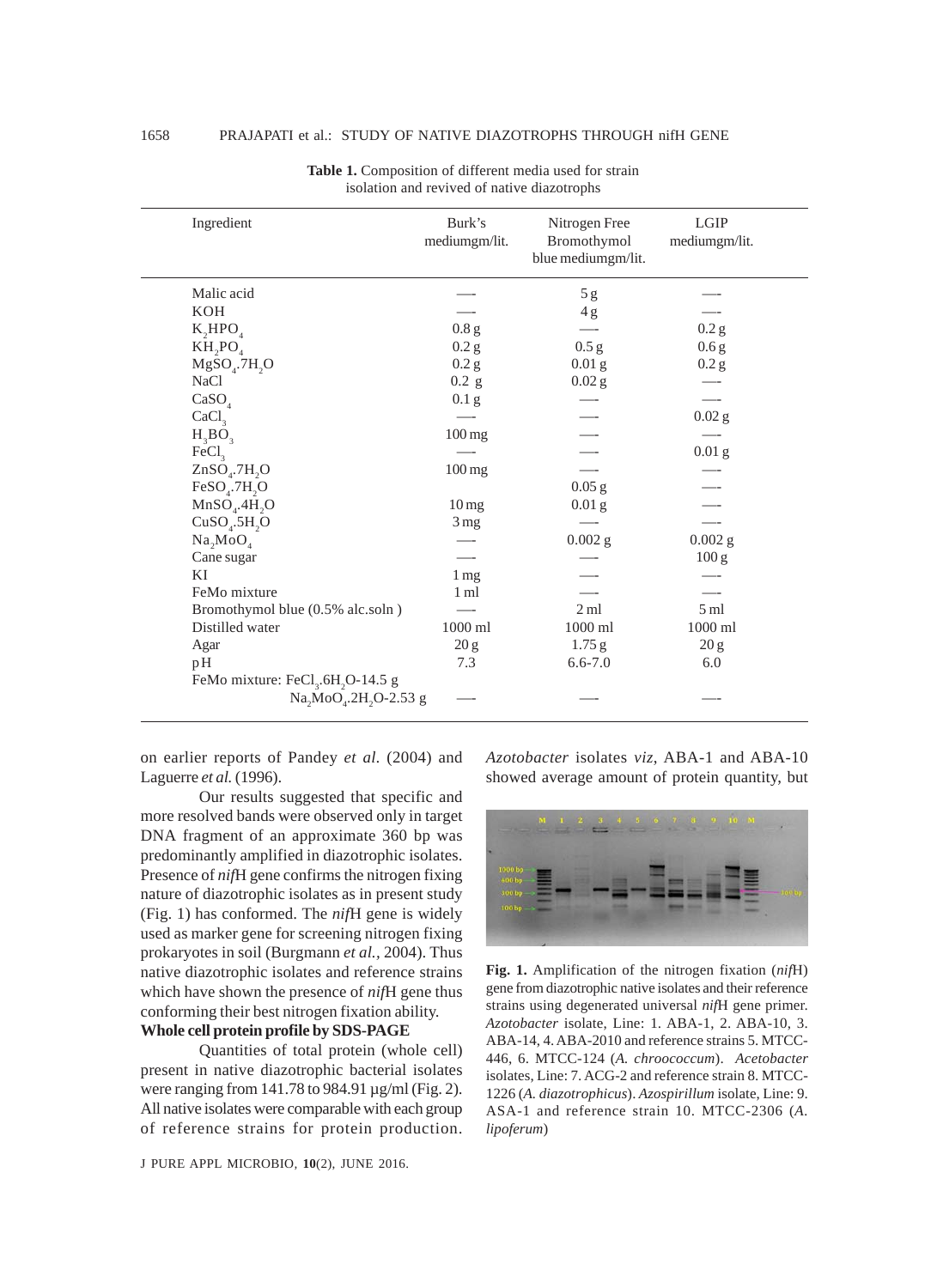ABA-14 and ABA-2010 showed higher amount of protein (979.78 µg/ml) and (984.91 µg/ml) respectively compared to the standard strain (863.14 µg/ml) at 96 hrs (Fig. 2). On other hand *Acetobacter* isolate ACG-2 produced lowest amount of protein (433.90 µg/ml) compared to the respective standard strain MTCC1226 (608.86 µg/ml) While *Azospirillum* standard strain MTCC-2306 showed better (655.65 µg/ml) amount of proteins compared to the native ASA-1 isolate (555.21 µg/ml) at 96 hrs (Fig. 2). To study the whole cell protein profile of native diazotrophic bacterial isolates were used for primary detection of protein (MoFe or Fe protein) (Peng *et al*., 2006) at different hours (0, 24, 48 and 96 hrs.) for checking the initial period of *nif*H gene product (Fe protein) and detecting quality protein produced by test isolates over different time interval (hrs.).



Fig. 2. Protein concentration ( $\mu$ g/ml) of diazotrophic isolates (a) *Azotobacter*, (b) *Acetobacter* and (c) *Azospirillum* at different growth hours (24, 48 and 96)

*Azotobacter* isolate ABA-1 &10, ABA-14 & 2010 and MTCC-446 & 124 (Fig. 3) (*A. chroococcum*) reference strains showed the whole cell protein profile at different growth hours (0, 24, 48 and 96 hrs.). The polypeptide band highlighted in yellow box on plates seems to be Fe protein band of *Azotobacter* isolates, which were matching to 60 kDa molecular marker. It means *Azotobacter* isolates and standard strains are producing Fe protein (*nif*H gene product) at 24 hrs, 48 hrs and 96 hrs responsible for nitrogen fixation on specific nitrogen free media.

For *nif*H gene, native diazotrophic isolates showed the 60 kDa polypeptide band was subjected to Fe protein. Thus, SDS-PAGE gives preliminary information about *nif*H gene expression product (Fe protein) according to may be a specific polypeptide band (60 kDa) present in isolates.

Whole cell protein profile of *Acetobacter* isolate ACG-2 (Fig. 3g) and respective reference strain MTCC-1226 (*A. diazotrophicus*) (Fig. 3h) at different growth hours (0, 24, 48 and 96) showed scanty protein banding patterns compared to other diazotrophic isolates (Fig. 3abcdefij). Protein banding pattern started from 48 hrs in MTCC-1226 (*A. diazotrophicus*) reference strain and at 96 hrs in ACG-2 *Acetobacter* isolate. Due to slow growth in nature polypeptide band (highlighted in yellow box) matching to Fe protein (60 kDa), however intensity was very low in both culture.

*Azospirillum* isolate ASA-1 (Fig. 3i) and reference strain MTCC-2306 (*A. lipoferum*) (Fig. 3j) represent the whole cell protein profile at different growth hours (0, 24, 48 and 96 hrs) showed clean separation of protein band on gel for both the cultures. Banding pattern of that cultures started from 24 hrs and intensity of protein bands were gradually increased with the increasing time that means when increasing the growth period of culture their specific nitrogen fixing protein intensity increases.

Microorganisms catalyze biological nitrogen fixation with the enzyme nitrogenase. Nitrogenases are composed of two proteins, dinitrogenase and dinitrogenase reductase. Dinitrogenase, also referred to be MoFe protein or component 1, which is a 220 to 240 kDa tetramer of the *nif*D and *nif*K gene products. Dinitrogenase reductase, also referred to as the Fe protein or component 2, is a 60 kDa dimer of the product of

J PURE APPL MICROBIO*,* **10**(2), JUNE 2016.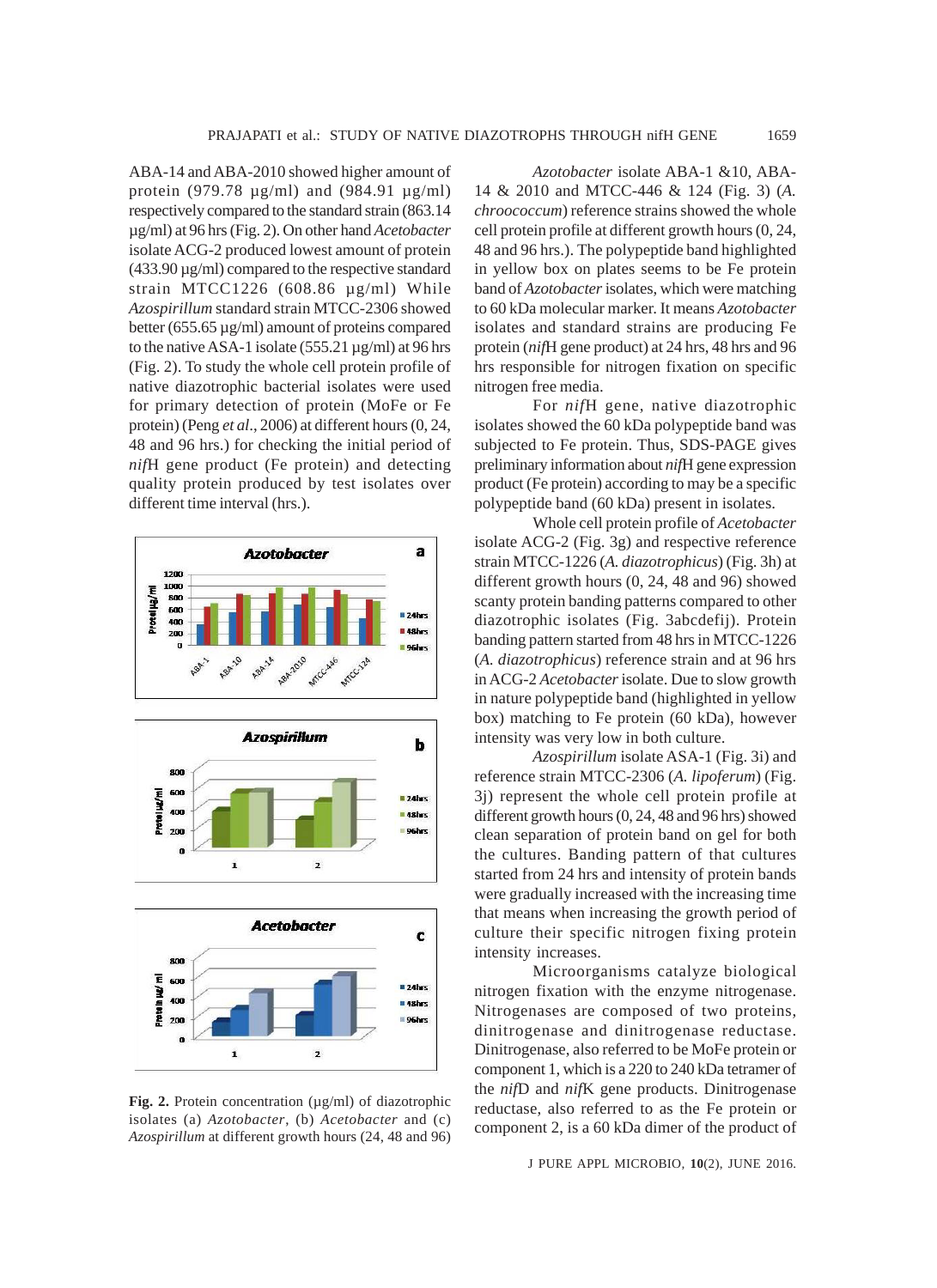

**Fig. 3.** Protein patterns of native diazotrophs (a) ABA-1, (b) ABA-10, (c) ABA-14, (d) ABA-2010, (e) MTCC-446, (f) MTCC-124, (g) ACG-2, (h) MTCC-1226, (i) ASA-1 and (j) MTCC-2306 at different growth hours; 0, 24, 48, 96 with M (Marker)

the *nif*H gene. In the present investigation whole cell protein profiling specific polypeptide Fe protein (60 kDa) responsible for nitrogenase enzyme in nitrogen fixation in diazotrophs were conformed three different growth hours (24, 48 and 96 hrs.) indicating that polypeptide Fe protein is quickly and profusely produced by all native diazotrophic isolates except *Acetobacter* where was induced little late due to slow growth of culture in vitro.

# **ACKNOWLEDGEMENTS**

We wish to thank late Harit K Patel PG Student, Department of Agril Microbiology, Anand Agricultural University, Anand, Gujarat, India for their help in work. We also thank Dr. Arpan Modi plant tissue culture laboratory, Anand agricultural university, Anand for his advice regarding the paper writing.

## **REFERENCES**

- 1. Burgmann, H., Widmer, F., Von Sigler, W. and Zeyer, J. New Molecular Screening Tools for Analysis of Free-Living Diazotrophs in Soil. *Appl. and Environ. Micro.* 2004; 240–247.
- 2. Hamelin, J., N. Fromin, S. Tarnawski, S. Teyssier-Cuvelle, and M. Aragno. *nif*H gene diversity in the bacterial community associated with the rhizosphere of *Molinia coerulea*, an oligonitrophilic perennial grass. *Environ. Microbiol.* 2002; **4**(8): 477–481.
- J PURE APPL MICROBIO*,* **10**(2), JUNE 2016.
- 3. Chelius, M.K.L.J.E. Restriction fragment length polymorphism analysis of PCR-amplified *nifH* sequences from wetland plant rhizosphere communities. *Environ. Technol.* 1999; **20**: 883– 889.
- 4. Choo, Q.C., Samian, M.R. and Najimudin, N. Phylogeny and characterization of three *nif*H homologous genes from *Paenibacillus azotofixans*, *Appl. and Environ. Microb.* 2003; **69**(6):3658-3662.
- 5. Fernando, L., Roesch, W., Olivares, F.L., Passaglia, L.M.P., Selbach, P.A., Saccol, da Sa E.L. and Camargo, A.O. Characterization of diazotrophic bacteria associated with maize: effect of plant genotype, ontogeny and nitrogen supply. *World J. of Microb. & Biotech*. 2006; **22**: 967-974.
- 6. Laguerre, G., Mavingui, P., Allard, M.R., Charnay, M.P., Louvrier, P., Mazurier, S.I., Rigottier-Gois, L. and Amarger, N. Typing of rhizobia by PCR DNA fingerprinting and PCRrestriction fragment length polymorphism analysis of chromosomal and symbiotic gene regions: application to Rhizobium leguminosarum and its diûerent biovars. Appl. Environ. Microb. 1996; **62**:2029-2036.
- 7. Lowry, O.H., Rosebrough, N.J., Farr, A.L. and Randall, R.J. Protein measurement with the folin phenol reagent. *J. Biol. Chem*. 1951; **193**:265– 275.
- 8. Nour. S/M/, Cleyet-Marel. J.C., Normand, P. and Fernandez, M.P. Genomic heterogeneity of strains nodulating chickpeas (*Cicer arietinum* L.) and description of *Rhizobium*